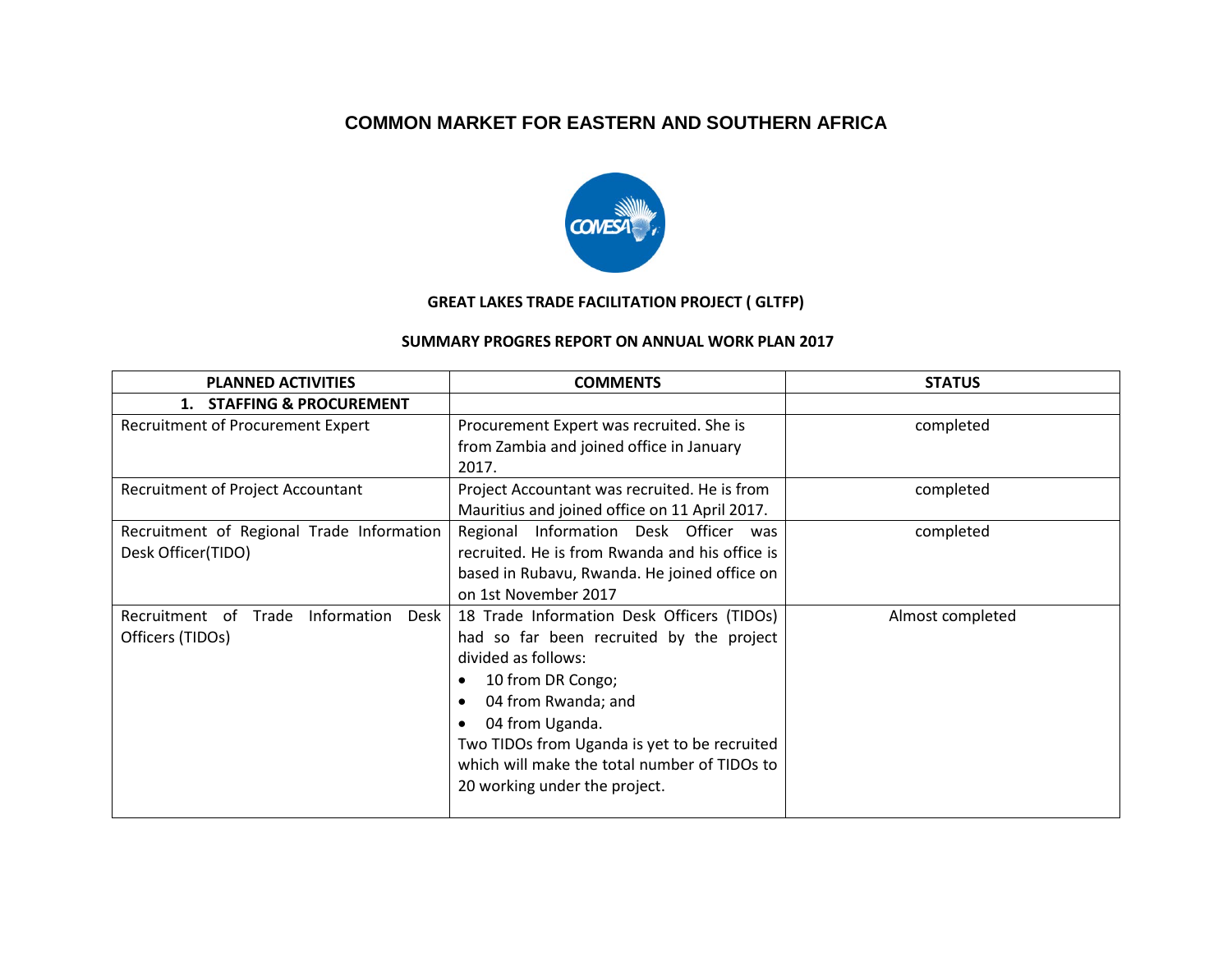|                                                          | The recruitment of two TIDOs is planned for   |           |
|----------------------------------------------------------|-----------------------------------------------|-----------|
|                                                          | the 2 <sup>nd</sup> week of December 2017.    |           |
| Procurement of office furniture and office               | Office furniture and office equipment for     | completed |
| equipment for project staff at COMESA                    | project staff at COMESA Secretariat was       |           |
| Secretariat.                                             | purchased in January 2017.                    |           |
| Procurement of office furniture and office               | Office furniture and office equipment for     | Completed |
| equipment for TIDOs at border post.                      | TIDOs was purchased in November 2017.         |           |
| 2. PREPARATION OF WORK PLAN &<br><b>PROCUREMENT PLAN</b> |                                               |           |
| 2.1 Prepare outline work programme and                   | Three-year work plan and budget estimates     | Completed |
| budget for COMESA component of the GLTFP                 | was prepared. The document was revised and    |           |
|                                                          | approved.                                     |           |
| 2.2 Prepare a detailed work programme and                | GLTFP 2017 work programme & budget            | Completed |
| budget for the COMESA component of the                   | estimates was prepared and approved.          |           |
| GLTFP for the current year.                              |                                               |           |
|                                                          | GLTFP 2018 work programme & budget            |           |
|                                                          | estimates will be presented to PSC Meeting in |           |
|                                                          | November 2017 and after to World Bank for     |           |
|                                                          | approval.                                     |           |
| 2.3 Audit of GLTFP Accounts                              | The Audit of GLTFP Accounts for the period    | Completed |
|                                                          | July to December 2016 was carried out in      |           |
|                                                          | 2017.                                         |           |
| 2.4 Prepare procurement plan for the lifetime            | Procurement Plan prepared and approved by     | Completed |
| of the project and revise procurement plan               | World Bank.                                   |           |
| every year.                                              | Revised Procurement Plan for 2017 will be     |           |
|                                                          | submitted to PSC Meeting in November 2017     |           |
|                                                          | for consideration.                            |           |
| 2.5 GLTFP Procurement Post Review(PPR) -                 | World Bank Group conducted a Procurement      | Completed |
| Fiscal Year 2017                                         | Post Review (PPR) of contracts below the      |           |
|                                                          | Prior Review Threshold (PRT) in May 2017.     |           |
|                                                          |                                               |           |
|                                                          |                                               |           |
|                                                          |                                               |           |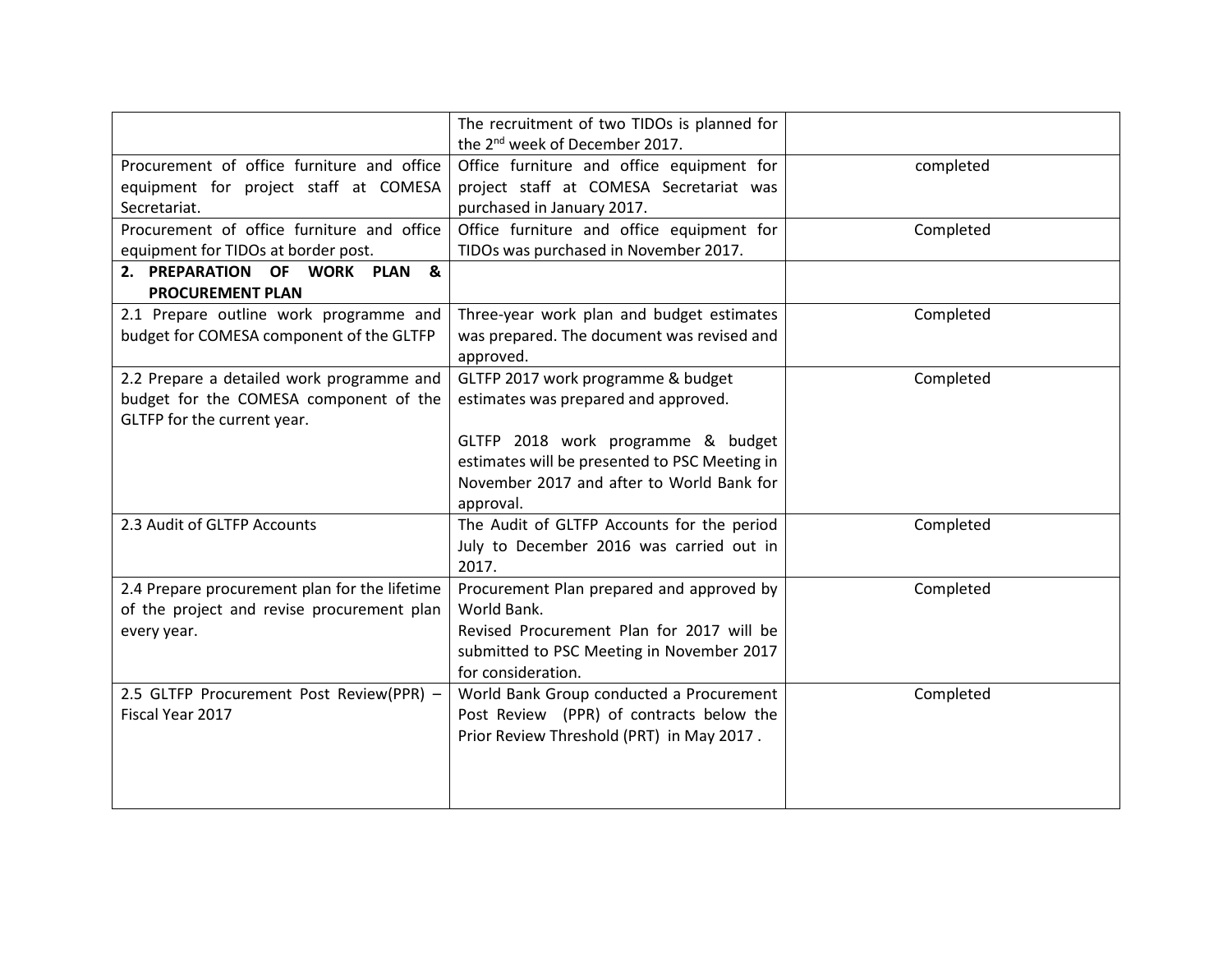| 3.<br><b>SUPPORT</b><br><b>FOR</b><br><b>REGIONAL</b><br>COORDINATION OF THE POLICY AND<br><b>PROCEDURAL</b><br><b>REFORMS</b><br><b>AT</b><br><b>THE</b><br>TARGETED BORDER CROSSINGS AND<br><b>REGIONAL TRAINING FOR TRADERS AND</b><br><b>OFFICIALS.</b> |                                                                                                                                                                                                               |                   |
|-------------------------------------------------------------------------------------------------------------------------------------------------------------------------------------------------------------------------------------------------------------|---------------------------------------------------------------------------------------------------------------------------------------------------------------------------------------------------------------|-------------------|
| 3.1 Participation of the COMESA staff in<br>selected Member States activities on the<br>project at the request of project Member<br>States.                                                                                                                 | The Project Coordinator participated in the<br>meeting of experts of the Joint Committee on<br>Facilitation of Cross-Border Trade between<br>Rwanda and DR Congo from 30-31 January<br>2017.                  | Completed         |
|                                                                                                                                                                                                                                                             | The Project Coordinator also participated in<br>bilateral meeting between the Ministers of<br>Trade of the DRC and that of Rwanda from 20-<br>22 April 2017.                                                  |                   |
|                                                                                                                                                                                                                                                             | Another bilateral meeting between the<br>Ministers of Trade of the DRC and that of<br>Rwanda is scheduled from 19 to 21 December<br>2017 in Rubavu, Rwanda where COMESA<br>Secretariat has also been invited. |                   |
| 3.2 Meeting<br>of the Project<br>Steering<br>Committee.                                                                                                                                                                                                     | GLTFP held three PSC Meetings this year. The<br>last PSC Meeting of 2017 will be take place on<br>30 November 2017.                                                                                           | Partly completed  |
| 3.3 Meeting of the RCC Meeting                                                                                                                                                                                                                              | The second RCC Meeting of GLTFP was<br>conducted in June 2017 in Kampala, Uganda.<br>The third RCC Meeting will be conducted ON<br>14-15 December 2017 in Kigali, Rwanda.                                     | Partly completed. |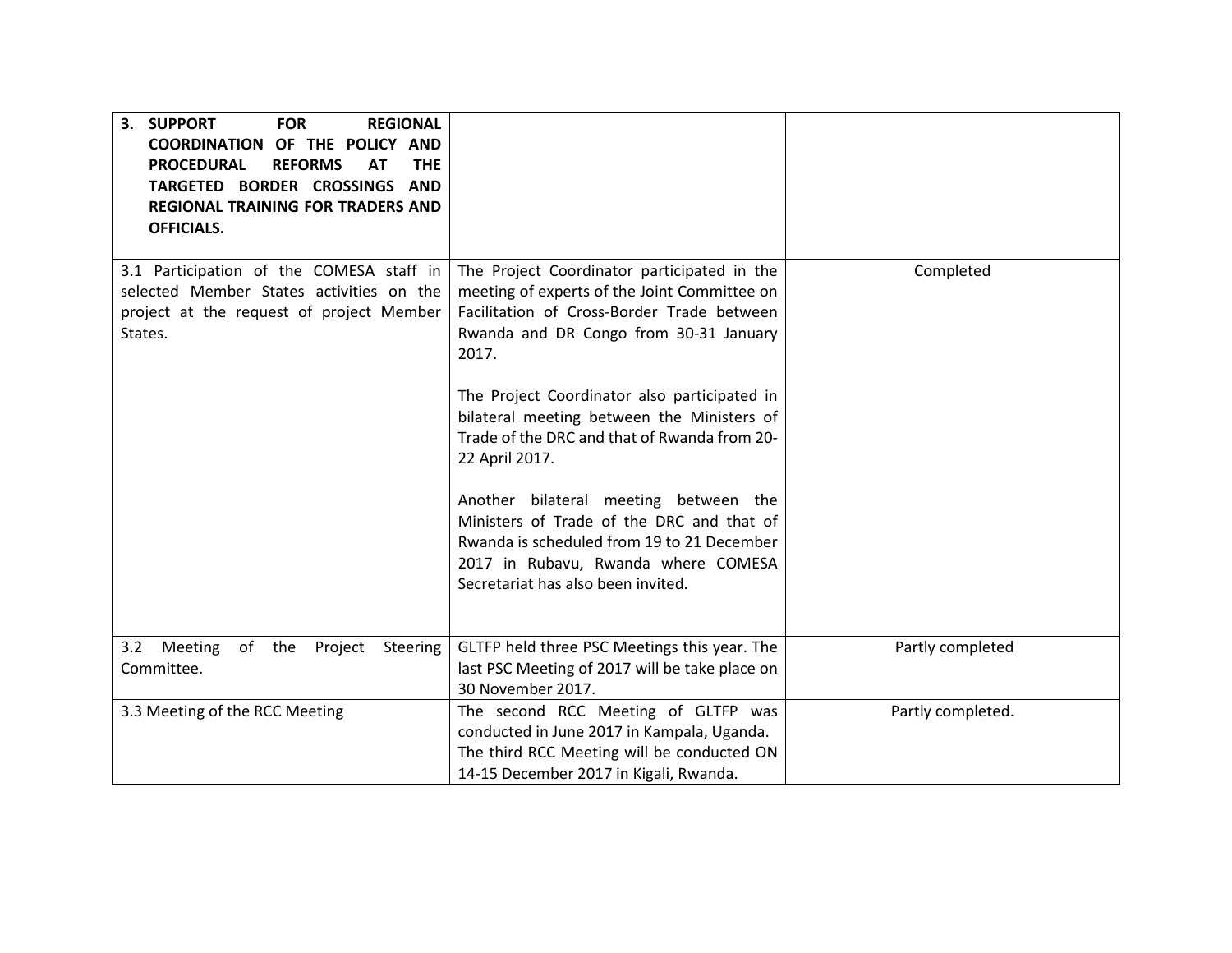| 3.4 Hire of Simplified Trade Regime (STR)<br>Consultant and holding of Regional Dialogue<br>on the STR    | STR Consultant was hired in October 2017<br>from Uganda. Regional Dialogue on the STR<br>held in Musanze town, Rwanda from 27-29<br>September 2017.                                                                                                                                                                                                                                                                                                                                       | On -going activity                                                                                                                                                                                                                                         |
|-----------------------------------------------------------------------------------------------------------|-------------------------------------------------------------------------------------------------------------------------------------------------------------------------------------------------------------------------------------------------------------------------------------------------------------------------------------------------------------------------------------------------------------------------------------------------------------------------------------------|------------------------------------------------------------------------------------------------------------------------------------------------------------------------------------------------------------------------------------------------------------|
| 3.5 Development of Application for data<br>collection                                                     | COMESA Regional Application was developed<br>by IT Department of COMESA Secretariat using<br>internal resources.                                                                                                                                                                                                                                                                                                                                                                          | Completed. Funding allocated to APP not<br>utilized.                                                                                                                                                                                                       |
| 3.7 Hire consultants to develop training<br>manuals for Training of Trainers and delivery<br>of training. | contract of<br>consultant<br>for<br>the<br>The .<br>development of training manuals for Training<br>of Trainers had been finalized. And is being<br>vetted.<br>The training manuals are expected to be<br>delivered during the first quarter of 2018 and<br>training will also be delivered during the same<br>period.                                                                                                                                                                    | In progress. COMESA staff and STR<br>Consultant will continue to conduct training<br>using existing materials on the STR and<br>Minimum Standards for treatment of small-<br>scale cross border traders at all the 10<br>project borders in December 2017. |
| Operationalisation of TIDOs                                                                               | Two training for TIDOs were conducted in<br>2017 namely one in June 2017 in Rubavu,<br>Rwanda and the second training was<br>conducted in November 2017 in Lusaka,<br>Zambia.<br>Recruitment for remaining two TIDOs from<br>Uganda will be done during the second week<br>of December 2017.<br>Office furniture, office equipment, office<br>supplies and smart phones have all been<br>procured.<br>The procurement of solar panels and modems<br>for internet are yet to be finalized. | In progress                                                                                                                                                                                                                                                |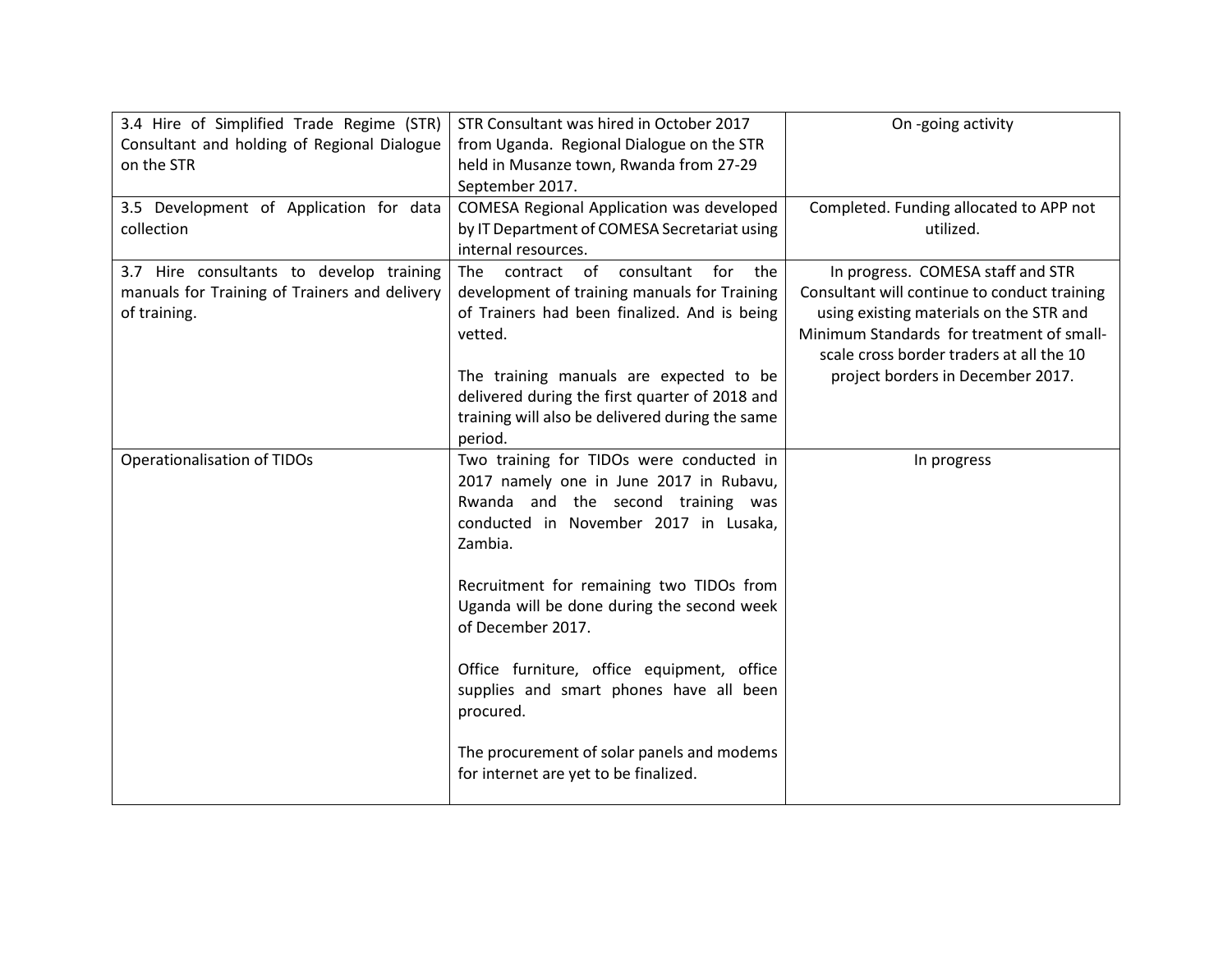|                                                | Supervision and evaluation conducted at all                                      |                                              |
|------------------------------------------------|----------------------------------------------------------------------------------|----------------------------------------------|
|                                                | the project borders in November 2017.                                            |                                              |
| 4. IMPLEMENTATION SUPPORT AND                  |                                                                                  |                                              |
| <b>COMMUNICATIONS</b>                          |                                                                                  |                                              |
| 4.1.4 Holding staff training                   | The Interim and Project Accountant attended                                      | Completed                                    |
|                                                | two weeks training organized by Kenya School                                     |                                              |
|                                                | Government this year.                                                            |                                              |
|                                                |                                                                                  |                                              |
|                                                | Further training organized by World Bank<br>Office in Lusaka was attended by the |                                              |
|                                                |                                                                                  |                                              |
|                                                | Procurement Expert and Project Coordinator                                       |                                              |
|                                                | in July 2017.                                                                    |                                              |
| <b>4.2 MONITORING AND EVALUATION</b>           |                                                                                  |                                              |
| Recruitment of part time M& E Expert           | The Terms of Reference for the recruitment of                                    | In progress                                  |
|                                                | a part time M&E Expert for the project is yet                                    |                                              |
|                                                | to be finalized.                                                                 |                                              |
| Undertake<br>4.2.1<br>bi-annual<br>supervision | The Project Coordinator and M& E Expert from                                     | Completed                                    |
| missions to border posts and reports.          | COMESA Secretariat participated in data                                          |                                              |
|                                                | collection by M& E experts from both DRC and                                     |                                              |
|                                                | Rwanda from 12 <sup>th</sup> -24 <sup>th</sup> March 2017 at the two             |                                              |
|                                                | project borders, namely Goma/Rubavu and                                          |                                              |
|                                                | Risizi 1/Bukavu.                                                                 |                                              |
| 4.2.3 Prepare templates of all monthly,        | This activity is to be implemented by the                                        | Completed. Bank has provided new             |
| quarterly and annuals reports.                 | Project Coordinator in collaboration with the                                    | reporting template. The project will use the |
|                                                | M& E Unit of the COMESA Secretariat.                                             | template provided by the Bank for reporting  |
|                                                |                                                                                  | starting from the first quarter in 2018.     |
| 4.2.9 Holding mission in Rwanda and Uganda     | A team from Statistics comprising of three                                       | Completed                                    |
| on ICBT consultations and conduct of regional  | experts visited Rwanda and Uganda borders                                        |                                              |
| workshop on harmonization of ICBT data.        | from 27-31 March 2017 as part of the                                             |                                              |
|                                                | preparation for holding regional workshop.                                       |                                              |
|                                                | The Regional Workshop on harmonization of                                        |                                              |
|                                                | ICBT data was conducted in Kigali, Rwanda in                                     |                                              |
|                                                | July 2017.                                                                       |                                              |